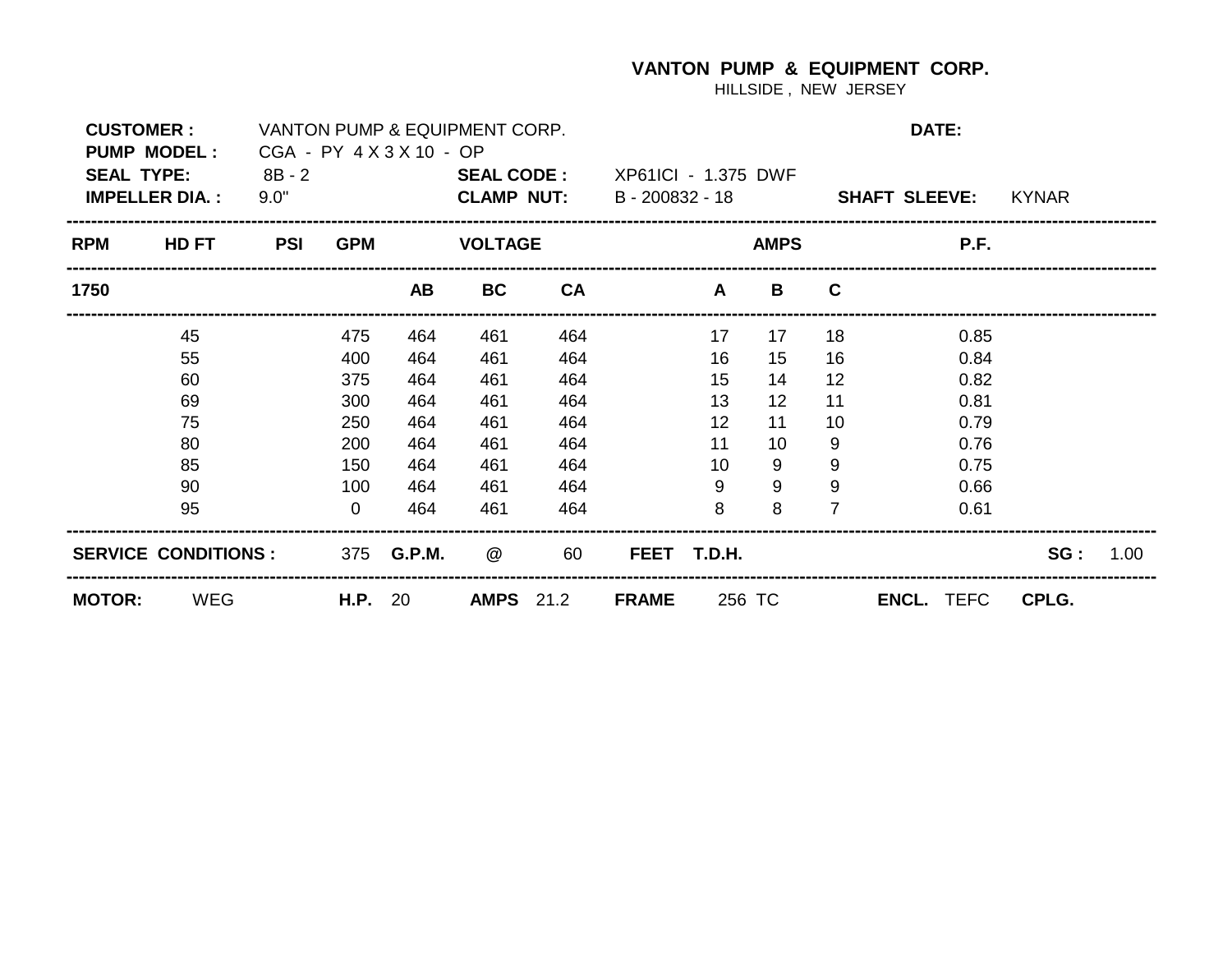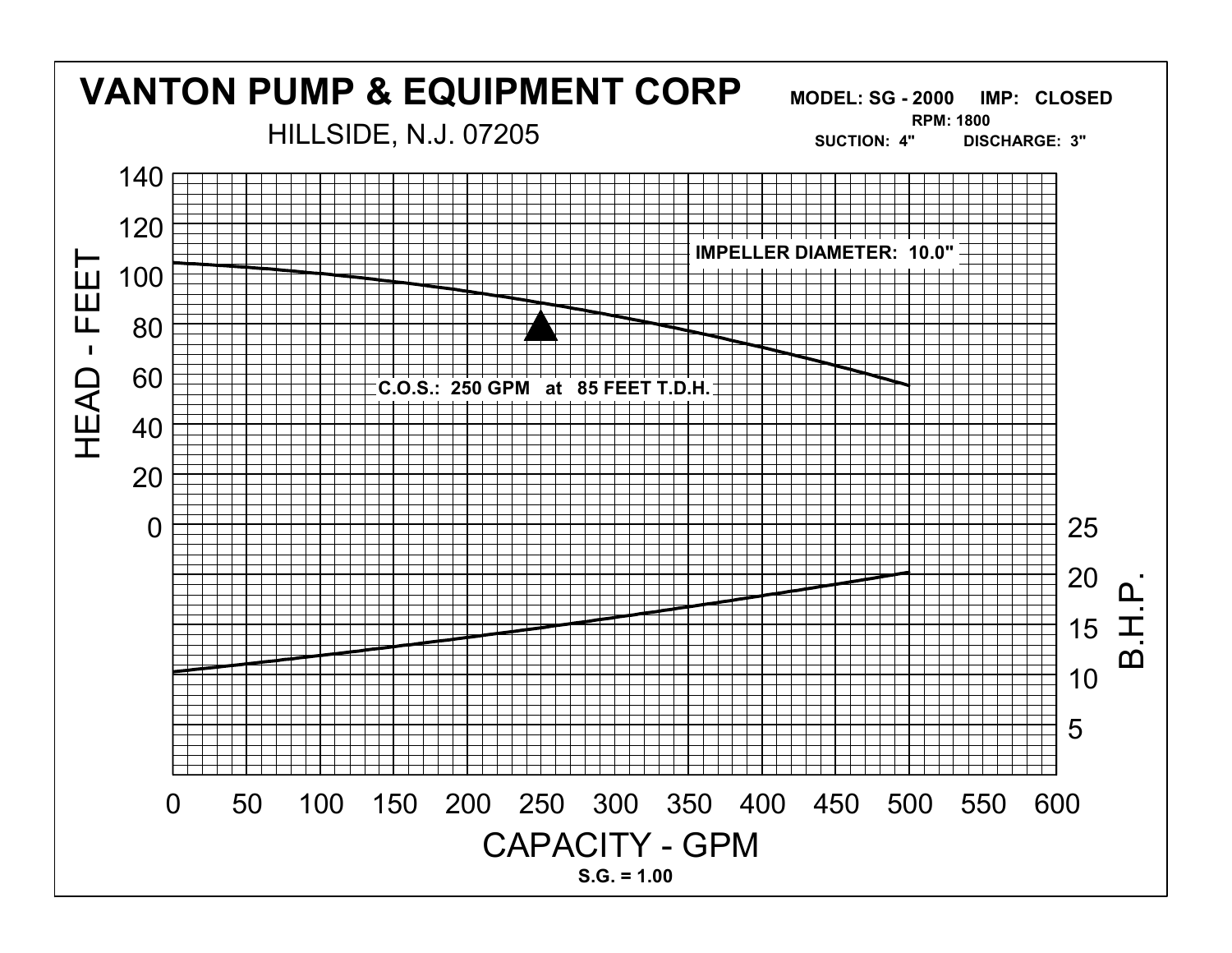

NOTES: 1.) AVERAGE BEARING TEMPERATURE AT START OF TEST =  $78.6$  °F.

2.) VIBRATION TEST NOT CONDUCTED AT SHUT-OFF (G.P.M. = 0),

- PUMP IS NOT DESIGNED TO RUN AT THIS POINT AND READINGS WOULD BE ERRONEOUS. 4.) VIBRATION READINGS ARE PEAK TO PEAK.
- 3.) 1 MIL = 0.001 INCH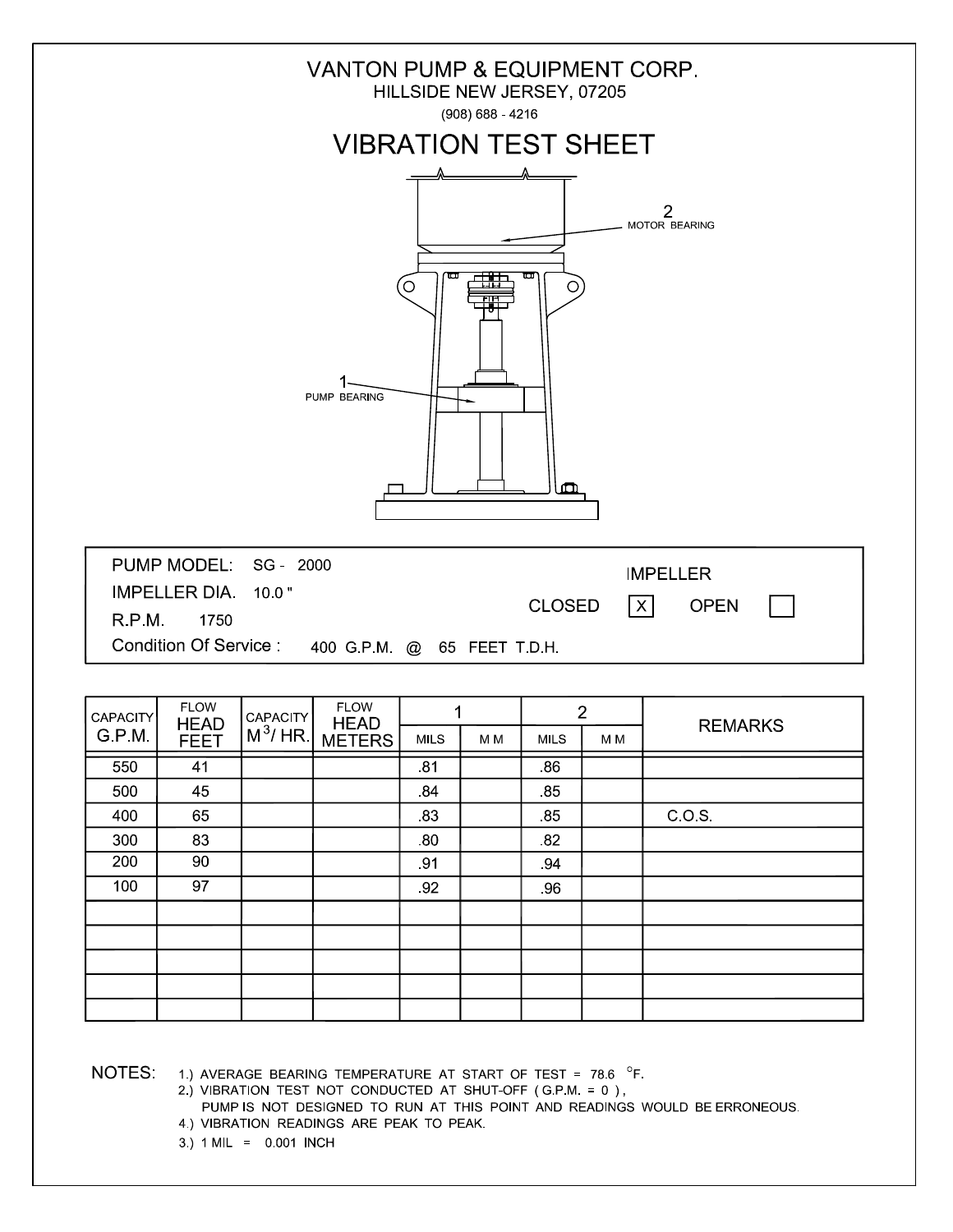| MICROPHONE<br>POSITION 1<br>MICROPHONE<br>POSITION 2<br><b>MICROPHONE</b><br>MICROPHONE<br>POSITION 1<br>POSITION 2<br>ᆷ<br>$\Box$<br>36.0                                                                                            |                   |  |  |  |  |  |  |
|---------------------------------------------------------------------------------------------------------------------------------------------------------------------------------------------------------------------------------------|-------------------|--|--|--|--|--|--|
| ///////////////<br>7777777777777                                                                                                                                                                                                      |                   |  |  |  |  |  |  |
|                                                                                                                                                                                                                                       |                   |  |  |  |  |  |  |
| <b>SOUND TEST DATA</b><br>VANTON PUMP & EQUIPMENT CORP.<br>HILLSIDE, NEW JERSEY                                                                                                                                                       |                   |  |  |  |  |  |  |
| CUSTOMER: VANTON PUMP & EQUIPMENT CORP.<br>PUMP MODEL: SG - PY 2000<br>MOTOR FRAME: 254 TC<br><b>IMPELLER DIA: 10.0"</b><br>H.P.<br>15 <sub>1</sub><br>C.O.S.: 250 G.P.M. @ 85 FEET T.D.H.<br>SPEED:<br>1800<br>ENCL.:<br><b>TEFC</b> |                   |  |  |  |  |  |  |
| TEST ELEVATION: 3 FEET<br>TEST DISTANCE: 3 FEET<br><b>BACKGROUND:</b><br>45 dB                                                                                                                                                        |                   |  |  |  |  |  |  |
| <b>TEST CONDITION</b><br>POSITION 1 -- dBA                                                                                                                                                                                            | POSITION 2 -- dBA |  |  |  |  |  |  |
| HD/FT<br><b>GPM</b>                                                                                                                                                                                                                   |                   |  |  |  |  |  |  |
| 54<br>500<br>63<br>64                                                                                                                                                                                                                 |                   |  |  |  |  |  |  |
| 62<br>55<br>62<br>450                                                                                                                                                                                                                 |                   |  |  |  |  |  |  |
| 60<br>400<br>60<br>61                                                                                                                                                                                                                 |                   |  |  |  |  |  |  |
| 69<br>350<br>61<br>60                                                                                                                                                                                                                 |                   |  |  |  |  |  |  |
| 75<br>300<br>60<br>60                                                                                                                                                                                                                 |                   |  |  |  |  |  |  |
| 80<br>250<br>62<br>62                                                                                                                                                                                                                 |                   |  |  |  |  |  |  |
| 85<br>200<br>62<br>62<br>90                                                                                                                                                                                                           |                   |  |  |  |  |  |  |
| 100<br>60<br>61                                                                                                                                                                                                                       |                   |  |  |  |  |  |  |